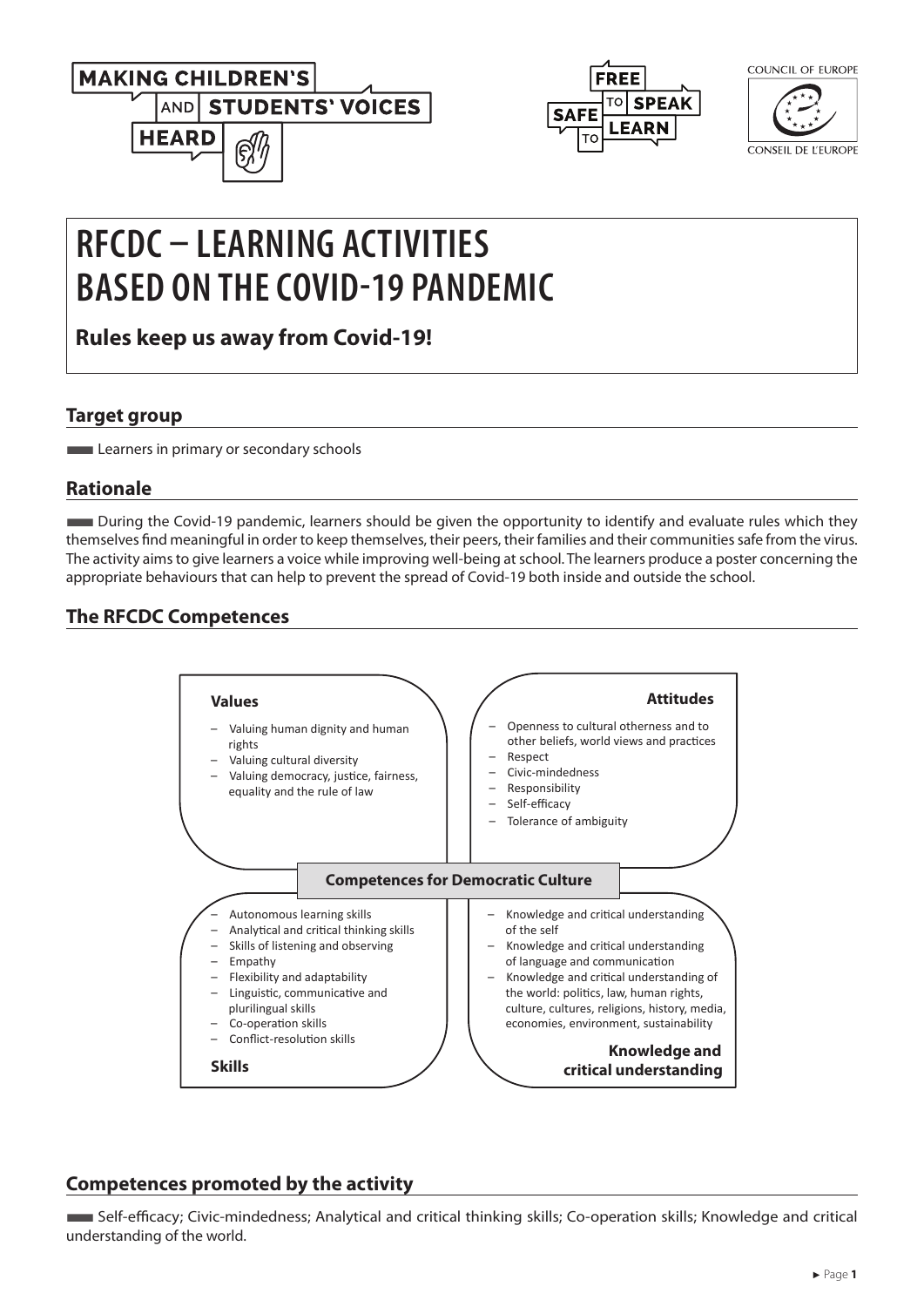#### **Learning outcomes**

- **EXECOMPLE COMPLETE IN A LOCAL EXECUTER** COMPLETING this activity will help learners to:
	- $\triangleright$  Reflect on the impact of the coronavirus upon human health;
	- ► Identify some rules that should be respected in the school and in the community;
	- $\blacktriangleright$  Engage in critical thinking;
	- ► Engage in responsible behaviour;
	- ► Co-operate and collaborate with others.

## **Description of activity**

- 1. Show a short video about Covid-19 in the learners' own language, which explains how it affects human health and how it spreads in the community. Make sure that the video is from an official or authoritative source.
- 2. Divide the learners into groups of 5, and ask them to:
- ► identify 3 ways that Covid-19 spreads between people in human groups;
- ► identify 3 rules that should be respected in the school and the community, and discuss and explain why these are good rules – encourage the learners to identify rules saying what *could or should be done* to help the situation (rather than rules saying what *should not be done*), and ask them to focus on the most effective measures that they think they can take in order to protect other people from catching the virus.
- 3. Each group presents their work to the whole class, briefly explaining their choices. Summarise the ideas that emerge.
- 4. Learners decide, from among all the rules that have been identified, 5 rules that should be respected by all of the learners in order to stay safe from Covid-19. Each group can be asked to vote for the 5 best rules in their opinion, and to explain their choices, using an online voting tool.
- 5. Each group designs a poster using an online tool. Alternatively, if the learners cannot use a web tool for creating a poster, they may use a common online blackboard or wall to draw one.
- 6. Display the posters from all of the groups on a common online wall (when the children come back to school, the posters can be printed out and hung on their classroom wall).
- 7. Summarise the learners' ideas of how important it is to keep the rules of hygiene and to be responsible in order to keep other people and the community safe and healthy.
- 8. To underline that rules can sometimes change over time, the learners can be asked at a later point in time to re-evaluate and possibly adapt the rules that they have identified.

#### **Materials or resources required**

- ► Videos about Covid-19, for example:
	- For primary level learners **<https://youtu.be/MVvVTDhGqaA>**
	- For secondary level learners **<https://youtu.be/sGYg6Kk3X1Q>**
- ► An online voting tool such as **[https://www.mentimeter.com](https://www.mentimeter.com )**  in the case of young children, the teacher can prepare the poll in advance for each group
- ► A poster creator tool, such as **<https://www.canva.com>**
- ► Alternatively, if the learners cannot use web tools for creating posters,a common online blackboard or wall may be used instead, for example:
	- **<https://jamboard.google.com>**
	- **[https://padlet.com/](https://padlet.com/ )**

#### **Reflection on the activity and the learning outcomes that have been achieved**

**Ask the learners to comment on and discuss the learning process and the rules that they have chosen. Ensure that they** reflect critically on the rules, and think about whether some are better or more important than others. The possibilities here will vary depending on whether they are learners in primary or secondary education.